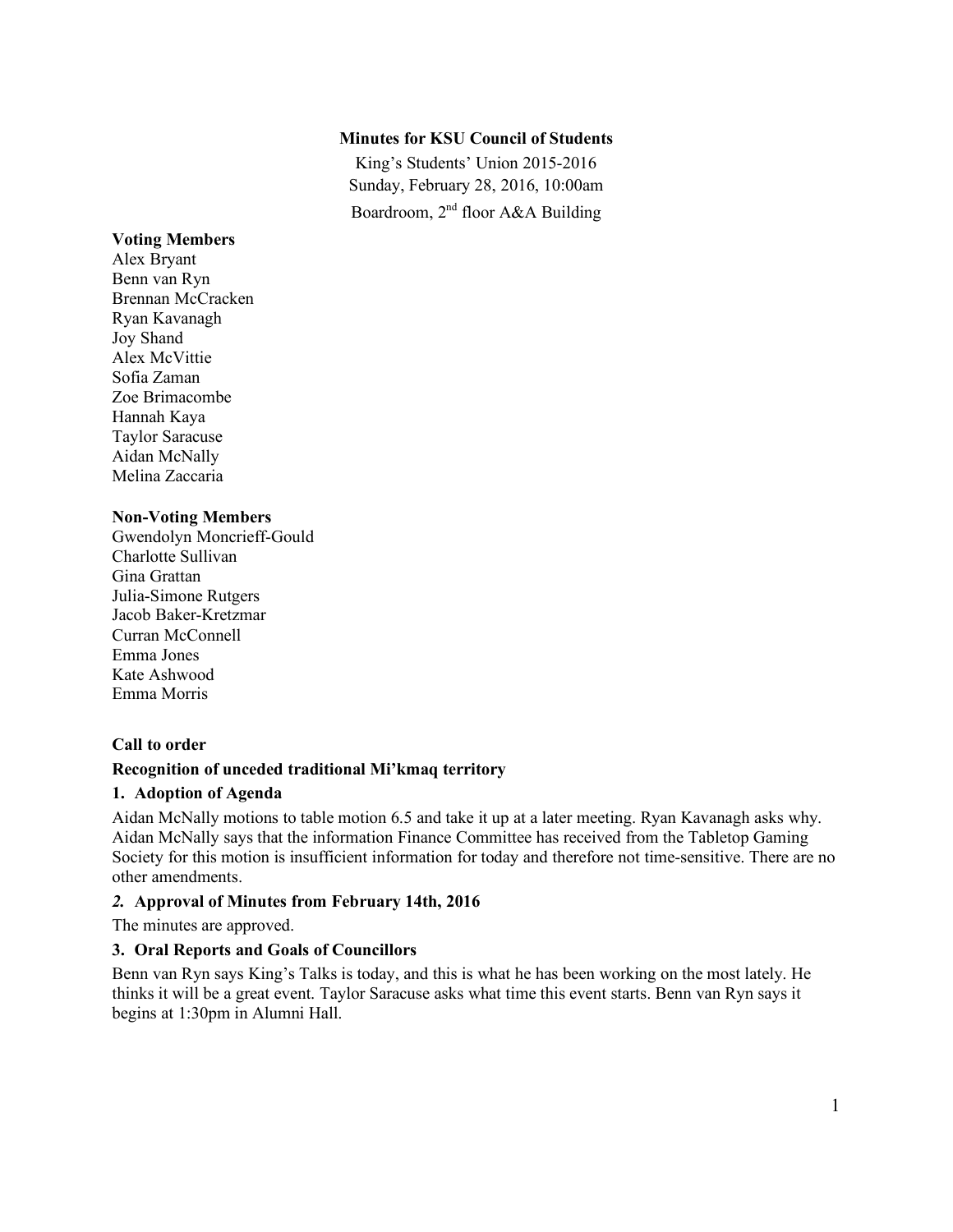Brennan McCracken says that his first week back has been quiet, and he has started changeover with Alex McVittie. He sat on the Enrollment Management Committee. He did tabling for Reject the Reset, went to Finance Committee, and generally thinks things are going well.

Ryan Kavanagh has been working on King's Talks, and that's taking up most of his time as a Councillor.

Joy Shand says that the DSS had a busy week- the Spring GM was on Wednesday and was great. They lost quorum and regained it, approved the budget, passed the new constitution, etc. They're starting a weekly tea and life chats next Friday at 2:30pm in the Wardroom. They are getting the pool cues in the Wardy professionally re-tipped, and they are talking about organizing more funding for the pool table in relation to this summer's Wardroom renovations. Alex Bryant says renovations don't include planning for a new pool table, and Joy Shand says that any money left over will go towards it. However, they are not holding their breath.

Melina Zaccaria says it has been a while since her last meeting. Over the past while, she has done some tabling, did the Problematic Academic Boyfriend Breakup Night with SNARC, and some other things. They are working with Canon, which is about disenfranchised voices in academia. There is a language contest at Dalhousie happening right now, and she will post about it later on. DASSS has done workshops for humanities students in the workplace and has done reviewing for Hinge. In terms of office hours, she will figure out a new time because of certain scheduling changes.

Taylor Saracuse has been trying to figure out a time to work on the survey he has put on about the Board of Governors and has 62 responses so far. He is pushing for more over the next three days. Taylor Saracuse will be compiling, with Zoe Brimacombe and Chris Parsons, that information over the weekend for the Board Meeting as a package to show on where students stand on open board meetings. The next Board Meeting will be on March 10th and should be a very exciting last Board of Governors meeting for him, Zoe Brimacombe, and Alex Bryant. He is excited for Aidan McNally, Curran McConnell, and Liam Compton to come in. They have also done some preliminary changeover related things with Curran McConnell and Liam Compton in relation to the Senate DIsciplinary Committee. He and Zoe Brimacombe have agreed to create a changeover document, which has not been the case in the past. Emma Jones asks how to access the survey, and Taylor Saracuse says it is pinned to the top of the KSU page. Joy Shand asks if a report will be created on the survey. Taylor Saracuse says yes, but that it will be brief and limited. He doesn't know if there will be much time to create a more robust report.

Zoe Brimacombe has been working on changeover with Aidan McNally and is excited to work with Liam Compton and Curran McConnell as well on this. She attended the DSS-GM and is excited about their new Constitution. She attempted to table for Reject the Reset but no one was there, but she did successfully do some tabling work with the Feminist Collective. She is also joining a new 18-month task force.

#### **4. Reports of the Executive Committee (attached)**

#### 4.1 Report of the President

Zoe Brimacombe says she is wondering about the Governance Committee meeting the day after the Board Meeting, on March 11th. Alex Bryant says ideally they would have met the morning of March 10th and talked about King's electing more diverse people to the board, but this will be pushed back to June.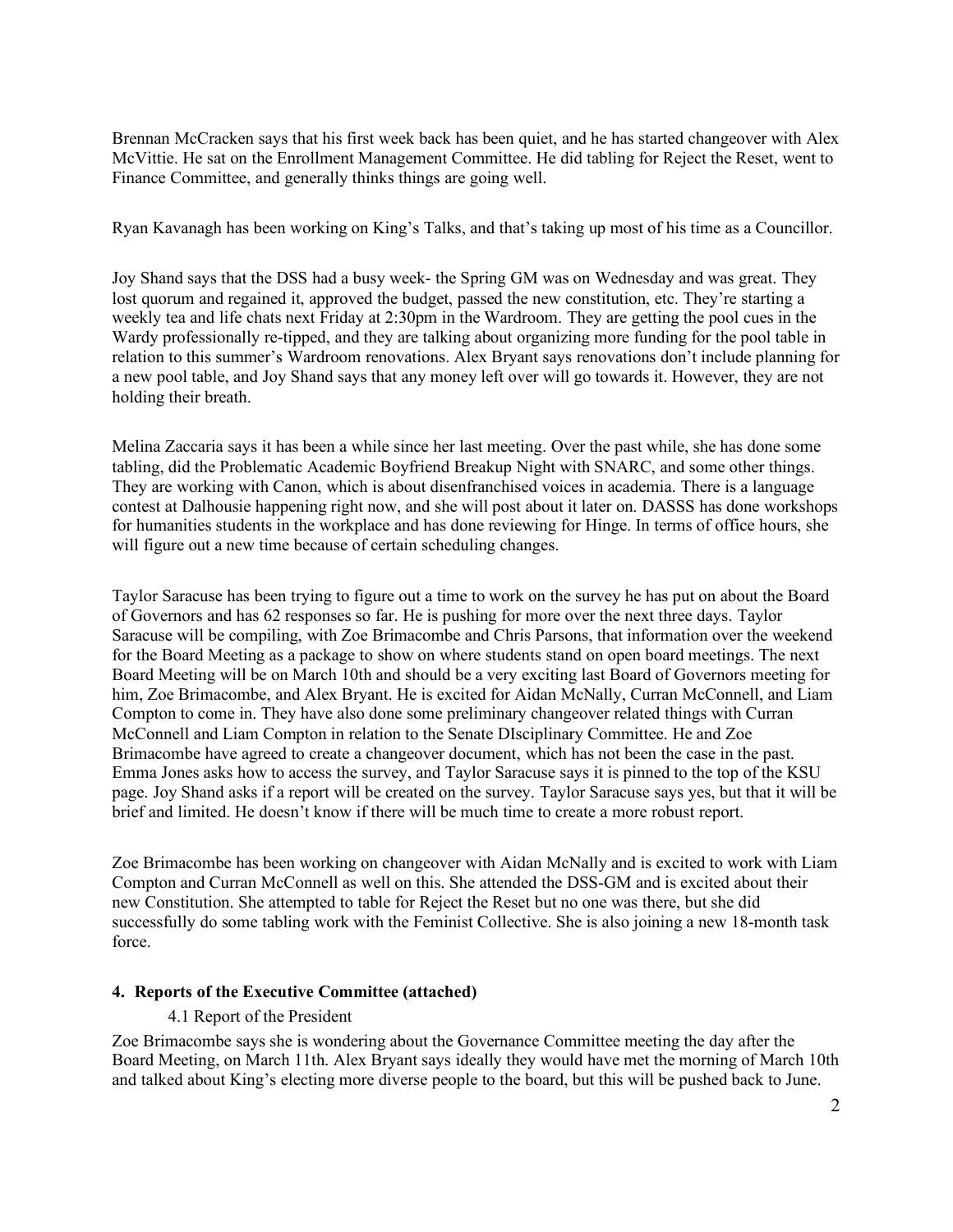Jacob Baker-Kretzmar asks where we can get a list of people on committees at King's. Alex Bryant says that this is all on the website.

4.2 Report of the Vice-President ( Student Life)

Alex McVittie says that she has some numbers on enrollment and retention for next year, but nothing is final and she cannot share them.

4.3 Report of the Vice-President (Financial)

Kate Ashwood asks what happens to society money that is not allocated.

Aidan McNally says that levies are collected every year, and that the money has a restricted use. The financial year runs from April 1st to May 31st, and that is where the budget as well. It rolls over into the budget of next year. Levy money doesn't have a separate account and remains within the large account. Jacob Baker-Kretzmar says that he does not know where that money is in the budget. Alex Bryant says we have never run a surplus, and that is why we can't see it there. Aidan McNally says we don't start every year with 0\$ because when the year begins since there are still things to pay for, an amount in the bank account, etc. They count on the incremental cheques they get from the university. We only have an accurate snapshot of what last year looks like when we get bookkeeping records back, and it's a little more complicated than what it sounds like in that respect.

Jacob Baker-Kretzmar says that on paper, that money seems to disappear. The money that carries over just doesn't show up in the fall despite that not showing up in the account. Alex Bryant says that as long as Jacob Baker-Kretzmar has been a student, we have caught up on our financial statements and haven't had to budget on our year end report. This year is the first year that statements will be ready by the fall for us to budget with information from last year. Jacob Baker-Kretzmar says he knows the statements aren't up to date, but there has been leftover funding in the past and it disappears on paper. In our own budgeting, that line should still be copied and pasted into the following year because it is still money sitting in the bank account somewhere. Alex Bryant says they can talk about this later on outside of Council since it doesn't have to do with Aidan McNally's report.

4.4 Report of the Vice-President (External)

Ryan Kavanagh asks about the new Ontario budget, and if it applies to both colleges and universities. Hannah Kaya says it applies to all post-secondary institutions.

4.5 Report of the Vice-President (Communications)

There are no questions.

## **5. Report of the Chief Returning Officer**

Kate Ashwood says that elections went smoothly for both terms, and that quorum was also met both terms, despite certain conflicts with Journalism and Science students. They wound up extending election times by an hour (to 7pm) this semester. She says that the elections team was wonderful and she loved working with them.

Kate Ashwood also says there are some issues with vagueness in the report and job description for the CRO that should be addressed. She didn't know a report had to be made in the first place and that the CRO should be told the trajectories of their term very early on. She says she was confused by the relationship between herself, the CVP, the President, and the Chair as well. It should be very clear who the CRO should report to, who the aide should be (Kate Ashwood thinks it should be the CVP, since a large part of the job is advertising for the election) and that the executives shouldn't play a role unless no nominations have been put through. It would be better to have complete transparency and knowledge of where the CRO stands in this relationship.

Kate Ashwood also mentions the Bylaw Review Committee, and that it is confusing to know if the CRO does, in fact, sit on that Committee. Another project would be including MFAs and MJs in the election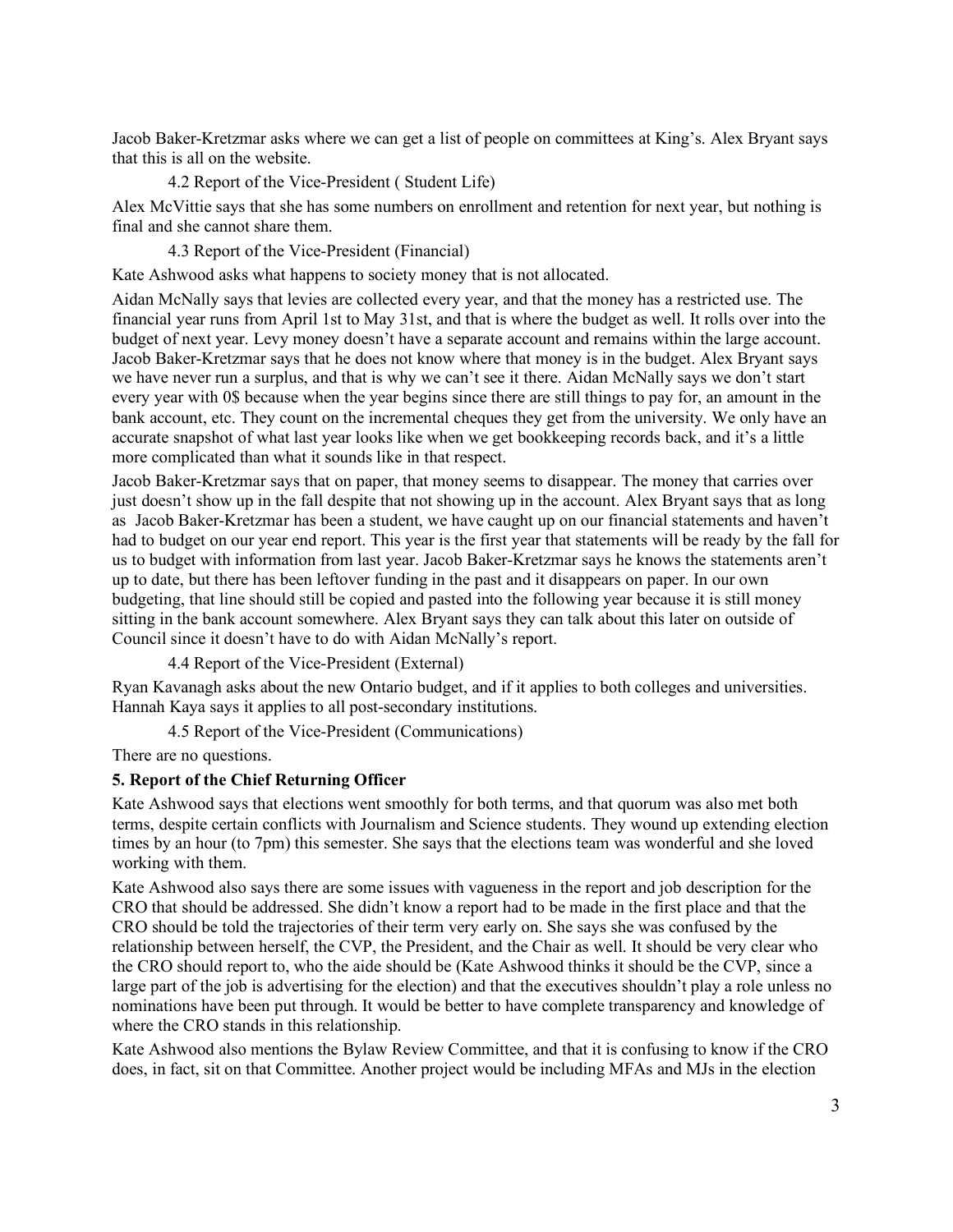process, which would have to be done through online voting. She says she had a lot of fun and enjoyed the process.

#### **6. Action Items**

6.1 BIRT SNARC Society receive \$414.72 in contingent funding to fund the printing of the CANON undergraduate academic journal and the launch party. *Finance committee recommends approval.*

Aidan McNally says that this request is from SNARC, and says she's unsure if any of the non-voting members at the meeting came to talk about the journal. The description of CANON, which would be the first ever issue of such a journal at King's, is that it is interdisciplinary and showcases marginalized voices. It de-normalizes the unequal power dynamics that dictate the voices we hear in academia. This funding is for printing 75 copies and to fund snacks for a launch party, which will be on April 7th. March 1st is the deadline for submissions. The request is mostly to cover journal printing costs, which will be professionally done through Etcetera press. This is contingent funding depending on the quality of paper and complexity of the cover. It is worth noting that SNARC has received \$500 from NSPIRG for printing costs as well, which is wonderful. The amount requested is \$64.72 for the launch party and a \$300 contribution to printing as well as \$50 for unanticipated costs, which Aidan McNally thinks is a wise decision. We move to the vote. Melina Zaccaria abstains. The motion passes.

6.2 BIRT the King's Dance Collective receive \$252.30 in non-contingent funding to fund honoraria for student photographer and snacks for rehearsals leading up to the King's Dance Collective showcase "Pulse", happening on March 12th. *Finance committee recommends approval. Moved by Aidan McNally*

This funding request includes \$100 for the photographer's honoraria, and the King's Dance Collective hopes to use the photos in videos they make as promotional material in the future. They are also seeking funding for granola bars, hummus, carrots, and pizza for rehearsals in the lead-up to the performance as there are full-day tech rehearsals, and students often won't be able to make it to dinner. They are therefore hoping to have this funding for snacks. Hannah Kaya asks if the honorarium is reasonable. Aidan McNally says that it seemed a bit higher than usual, but her understanding is that it is spread over 2 nights, so \$50 a night. She says that if the honorarium goes through they might split it between a photographer and a videographer. We move to the vote. The motion passes.

6.3 BIRT the King's Feminist collective receive \$25.12 in contingent funding to purchase snacks for a movie night featuring feminist films. *Finance committee recommends approval. Moved by Aidan McNally*

The collective is featuring 2 films focusing on feminist issues, and are thinking of holding it on March 4th in the Archibald room. It is a very modest request in terms of the total. We move to the vote. The motion passes.

6.4 BIRT King's Pride receive \$198.00 in contingent funding to purchase decorations and snacks for Pride week, happening the week of Feb 29th to March 7th. *Finance committee recommends approval. Moved by Aidan McNally*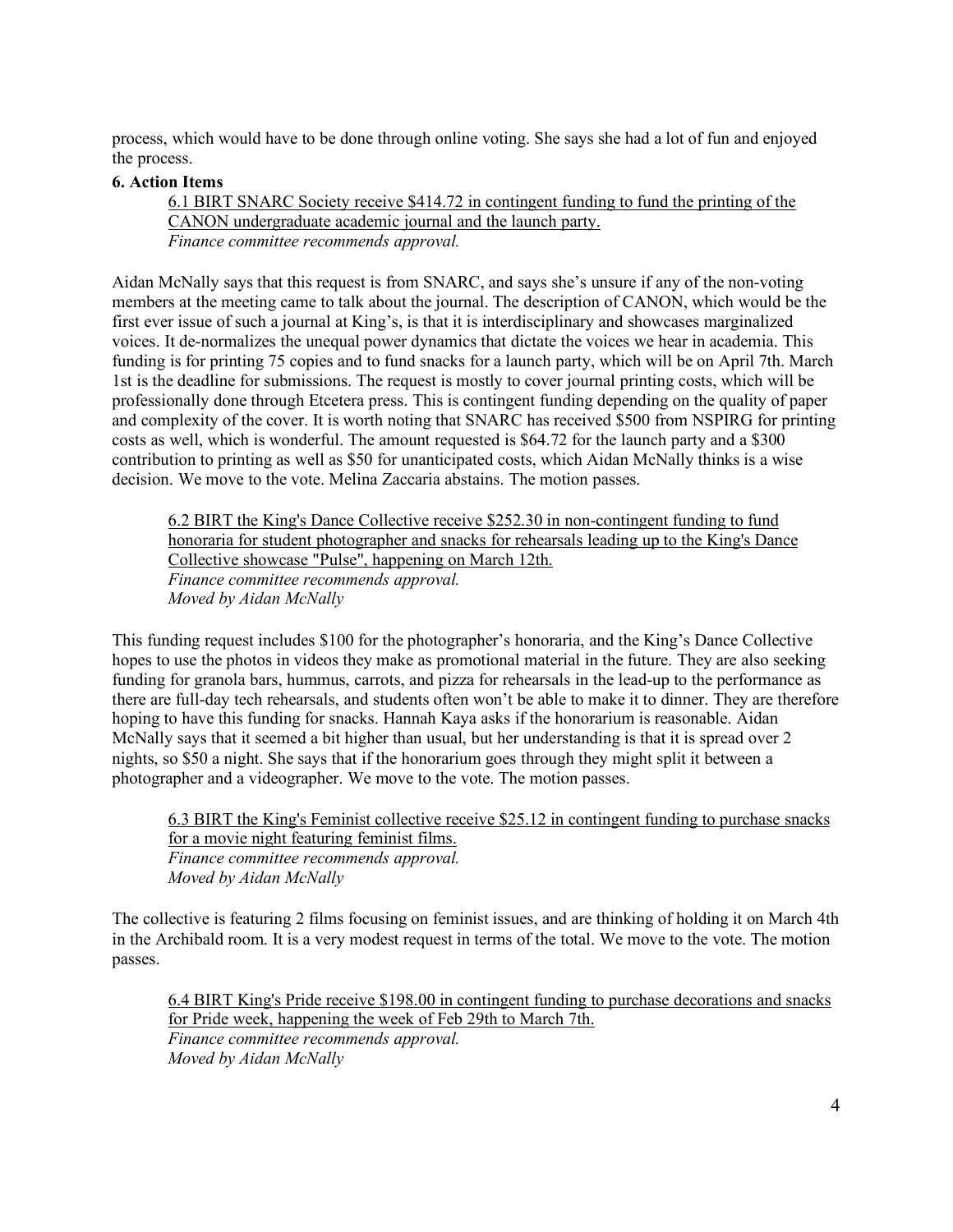This is a full week of programming and looks very exciting. There will be a Pride Ball with karaoke, a Poetry Night, a how-to activism workshop, etc. There is a variety of events and a tentative swim-in movie. They are just waiting to hear if the Dalplex is available for this event. Pride has factored in some different things. It seems like a modest request as well. They've included snacks and craft materials. This is an incredible and important week and she encourages Councillors to attend these events. We move to the vote. The motion passes.

6.5 BIRT that the Tabletop Gaming society receive \$140 in contingent funding to purchase a Magic Booster Box for a magic draft to be held in early March. *Finance committee does not recommend approval. Moved by Aidan McNally*

This motion has been tabled until a future meeting.

6.6 BIRT Alexandra Sweeney be elected to Staff Review & Search Committee. Moved by Alex Bryant

The people elected to this committee will review staff positions on campus and how they are structured as well as make considerations of what should be contractual obligations. This year, the committee is also considering a search for a new Services and Campaigns Coordinator to replace Chris Parsons. It is a two and a half month process.

Alexandra "Buffy" Sweeney has put her name forward. So has Kathleen Thomas. Alex Bryant also puts forward Rach Klein and Jacob Baker-Kretzmar. Nominations close and we start with motivations. Buffy Sweeney is a first year Journalism student who wants to get involved with work that benefits the school. She is involved with X-action and has experience doing interviews as well as having been a Communications intern in the past. She would love to get involved with the Union in a non-Council position.

Kathleen Thomas is the president of the CSP Committee and a fourth year student.

Jacob Baker-Kretzmar asks about the structure of the Committee based on exec attendance, and Alex Bryant explains that this will change after the March GM. If the bylaws don't change, they can retroactively change that. This means that he will keep the three people that don't make it on the Committee in mind just in case.

Rach Klein is a fourth year student who is on the South House board and involved in equitable hiring practices there. She has a great skill set for this committee. Aidan McNally asks if Alex Bryant can speak to Rach Klein's involvement on the King's campus. Alex Bryant says that she is involved with SNARC, the Feminist Collective, etc. Most of her work has to do with South House.

Jacob Baker-Kretzmar motivates for himself. He is in his third year at King's and is interested in the hiring and search process. He has experience with employees and employers and has worked with Chris Parsons when he was CVP. He knows the role very well. He understands what each position does and is familiar with the hiring process. He also sits and has sat on similar KSU committees and boards. He anticipates using the skills for this committee again in the future and hopes to get something out of working on this committee.

We move to the vote. There is one position and four candidates. The blank will be filled by Alexandra Sweeney.

#### **7. New Business**

Sofia Zaman says that next council will be on March 13th, and two weeks from that, changeover will have happened. That week is Easter Sunday, so Council will probably be on a weekday or be pushed back